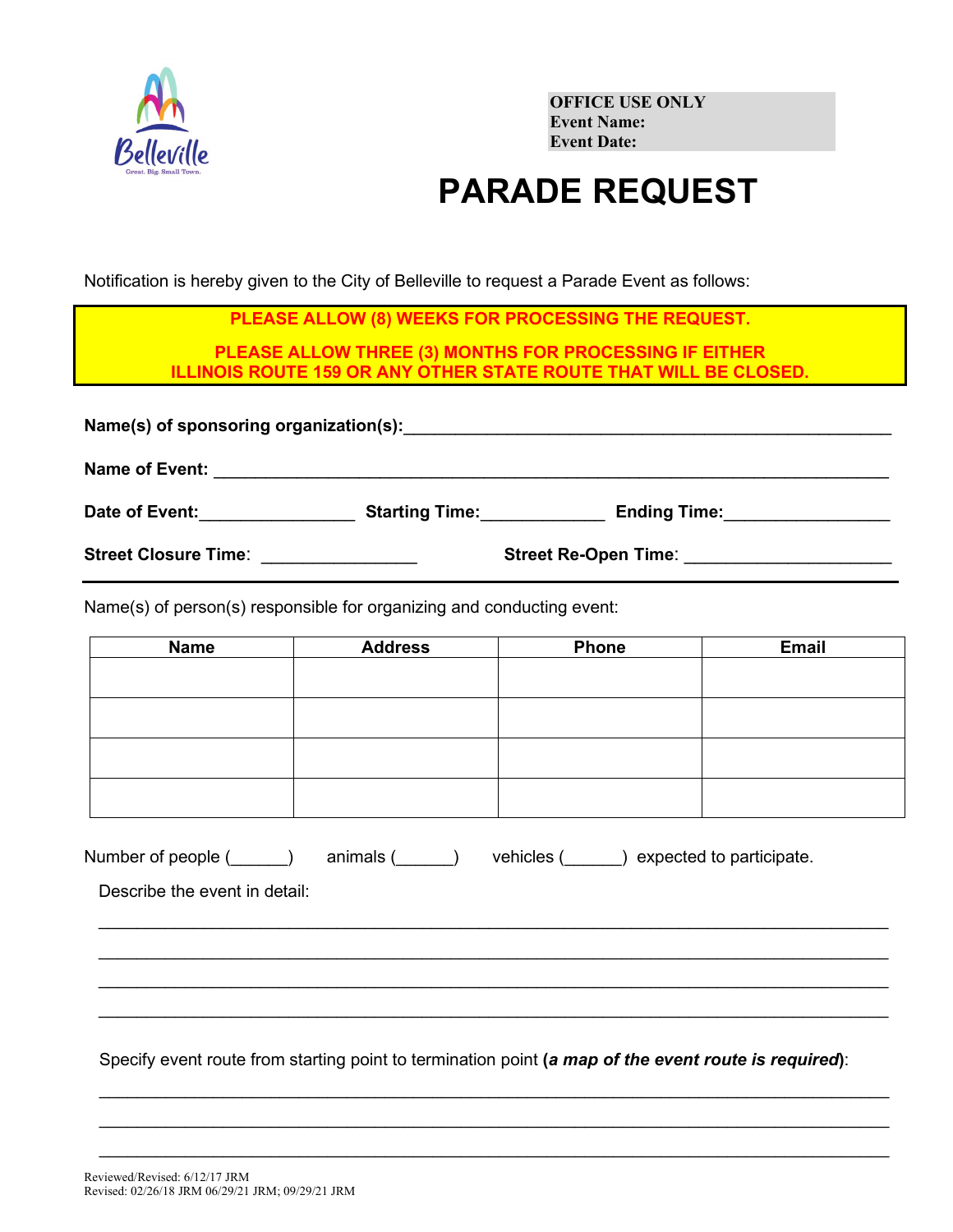## **OFFICE USE ONLY: Event Name: Event Date:**

Are you requesting streets to be closed? If so, list specifics below and note on map of event route:

*\_\_\_\_\_\_\_\_\_\_\_\_\_\_\_\_\_\_\_\_\_\_\_\_\_\_\_\_\_\_\_\_\_\_\_\_\_\_\_\_\_\_\_\_\_\_\_\_\_\_\_\_\_\_\_\_\_\_\_\_\_\_\_\_\_\_\_\_\_\_\_\_\_\_\_\_\_\_\_\_\_\_\_ \_\_\_\_\_\_\_\_\_\_\_\_\_\_\_\_\_\_\_\_\_\_\_\_\_\_\_\_\_\_\_\_\_\_\_\_\_\_\_\_\_\_\_\_\_\_\_\_\_\_\_\_\_\_\_\_\_\_\_\_\_\_\_\_\_\_\_\_\_\_\_\_\_\_\_\_\_\_\_\_\_\_\_*

| Will either Illinois Route 159 any other State Routes be blocked (if YES, it will require approval from the<br>Illinois Department of transportation): $\Box$ Yes $\Box$ No |                       |                               |
|-----------------------------------------------------------------------------------------------------------------------------------------------------------------------------|-----------------------|-------------------------------|
| Does this event require any of the following?                                                                                                                               |                       |                               |
| • Trash Containers                                                                                                                                                          | $\Box$ Yes $\Box$ No  | Number Requested: ___________ |
| • Picnic Tables                                                                                                                                                             | $\Box$ Yes $\Box$ No  | Number Requested: Number      |
| • Sanitation Vehicle and Manpower                                                                                                                                           | $\Box Y$ es $\Box$ No |                               |
| • Electric (if available) (note on map location(s))                                                                                                                         | $\Box$ Yes $\Box$ No  | Number Requested:             |
| • Music                                                                                                                                                                     | $\Box Y$ es $\Box$ No | Times:                        |
| • Barricades                                                                                                                                                                | $\Box$ Yes $\Box$ No  | <b>Number Requested:</b>      |

**A CERTIFICATE OF INSURANCE NAMING THE CITY OF BELLEVILLE AS AN ADDITIONAL INSURED IS REQUIRED IN THE AMOUNT OF \$1 MILLION DOLLARS PER PERSON AND \$2,000,000 AGGREGATE. YOUR APPLICATION WILL NOT BE CONSIDERED OR APPROVED WITHOUT RECEIPT OF THIS DOCUMENT. (City of Belleville • 101 South Illinois Street • Belleville •IL •62220)**

 $\_$  , and the set of the set of the set of the set of the set of the set of the set of the set of the set of the set of the set of the set of the set of the set of the set of the set of the set of the set of the set of th

**IF EITHER ROUTE 159 OR ANY OTHER STATE ROUTE WILL BE CLOSED, A CERTIFICATE OF INSURANCE NAMING ILLINOIS DEPARTMENT OF TRANSPORTATION AS AN ADDITIONAL INSURED IS REQUIRED IN THE AMOUNT OF \$1 MILLION DOLLARS PER PERSON AND \$2,000,000 AGGREGATE. YOUR APPLICATION WILL NOT BE CONSIDERED OR APPROVED WITHOUT RECEIPT OF THIS DOCUMENT. (IL Department of Transportation • 1100 East Court Plaza Drive •Collinsville •IL •62234)**

## **Affixing my signature to this application, declares my acceptance and understanding of the guidelines and certain limitation which may apply to this event.**

 $\_$  , and the set of the set of the set of the set of the set of the set of the set of the set of the set of the set of the set of the set of the set of the set of the set of the set of the set of the set of the set of th

 $\_$  ,  $\_$  ,  $\_$  ,  $\_$  ,  $\_$  ,  $\_$  ,  $\_$  ,  $\_$  ,  $\_$  ,  $\_$  ,  $\_$  ,  $\_$  ,  $\_$  ,  $\_$  ,  $\_$  ,  $\_$  ,  $\_$  ,  $\_$  ,  $\_$  ,  $\_$  ,  $\_$  ,  $\_$  ,  $\_$  ,  $\_$  ,  $\_$  ,  $\_$  ,  $\_$  ,  $\_$  ,  $\_$  ,  $\_$  ,  $\_$  ,  $\_$  ,  $\_$  ,  $\_$  ,  $\_$  ,  $\_$  ,  $\_$  ,

Signature of Person Making Application **Printed Name of Person Making Application** 

**Address** 

 $\_$  ,  $\_$  ,  $\_$  ,  $\_$  ,  $\_$  ,  $\_$  ,  $\_$  ,  $\_$  ,  $\_$  ,  $\_$  ,  $\_$  ,  $\_$  ,  $\_$  ,  $\_$  ,  $\_$  ,  $\_$  ,  $\_$  ,  $\_$  ,  $\_$  ,  $\_$  ,  $\_$  ,  $\_$  ,  $\_$  ,  $\_$  ,  $\_$  ,  $\_$  ,  $\_$  ,  $\_$  ,  $\_$  ,  $\_$  ,  $\_$  ,  $\_$  ,  $\_$  ,  $\_$  ,  $\_$  ,  $\_$  ,  $\_$  , Telephone Number **E-mail Address** 

DATE OF APPLICATION:

**Return this form (via mail/email/in-person):** City of Belleville - City Clerk's Office

101 South Illinois Street Belleville, Illinois 62220 E-mail: jmeyer@belleville.net (618) 233-6810